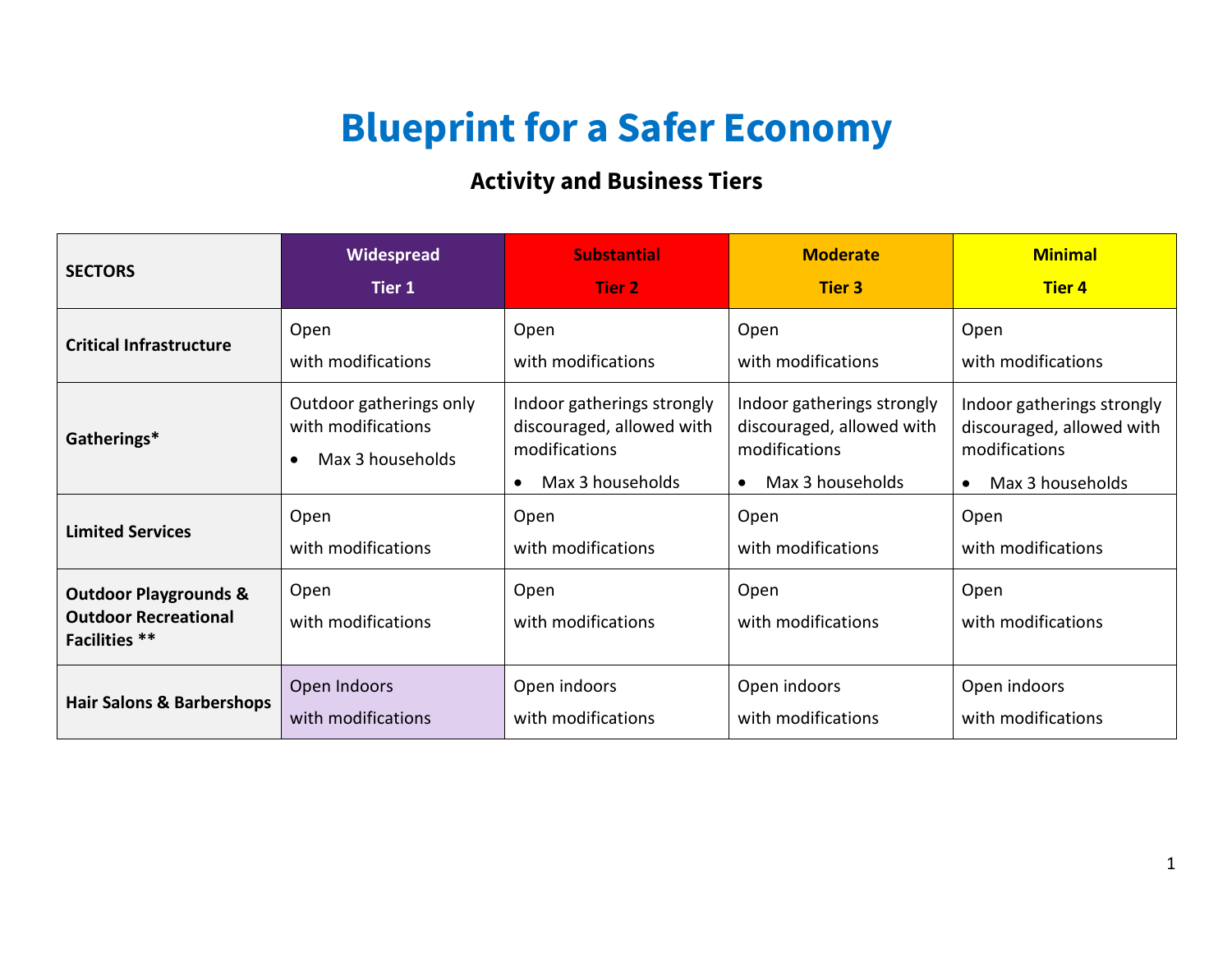| <b>SECTORS</b>                                                                            | Widespread<br><b>Tier 1</b>                                                                                                   | <b>Substantial</b><br><b>Tier 2</b>                                                                                                                             | <b>Moderate</b><br><b>Tier 3</b>                                                                                                                   | <b>Minimal</b><br><b>Tier 4</b>                                                                                |
|-------------------------------------------------------------------------------------------|-------------------------------------------------------------------------------------------------------------------------------|-----------------------------------------------------------------------------------------------------------------------------------------------------------------|----------------------------------------------------------------------------------------------------------------------------------------------------|----------------------------------------------------------------------------------------------------------------|
| <b>All Retail</b><br>(including critical<br>infrastructure, except<br>standalone grocers) | Open Indoors<br>with modifications<br>Max 25% capacity<br>$\bullet$                                                           | Open Indoors<br>with modifications<br>Max 50% capacity<br>$\bullet$                                                                                             | <b>Open Indoors</b><br>with modifications                                                                                                          | Open Indoors<br>with modifications                                                                             |
| <b>Shopping Centers (Malls,</b><br><b>Destination Centers,</b><br><b>Swap Meets)</b>      | Open Indoors<br>with modifications<br>Max 25% capacity<br>$\bullet$<br>Closed common areas<br>$\bullet$<br>Closed food courts | Open indoors<br>with modifications<br>Max 50% capacity<br>$\bullet$<br>Closed common areas<br>$\bullet$<br>Reduced capacity food<br>courts (see<br>restaurants) | Open indoors<br>with modifications<br>Closed common areas<br>$\bullet$<br><b>Reduced capacity food</b><br>$\bullet$<br>courts (see<br>restaurants) | Open Indoors<br>with modifications<br><b>Reduced capacity food</b><br>$\bullet$<br>courts (see<br>restaurants) |
| <b>Personal Care Services***</b>                                                          | Open Indoors<br>with modifications                                                                                            | Open indoors<br>with modifications                                                                                                                              | Open indoors<br>with modifications                                                                                                                 | Open indoors<br>with modifications                                                                             |
| Museums, Zoos, and<br><b>Aquariums</b>                                                    | Outdoor Only<br>with modifications                                                                                            | Open indoors<br>with modifications<br>Indoor activities max<br>25% capacity                                                                                     | Open indoors<br>with modifications<br>Indoor activities max<br>$\bullet$<br>50% capacity                                                           | Open indoors<br>with modifications                                                                             |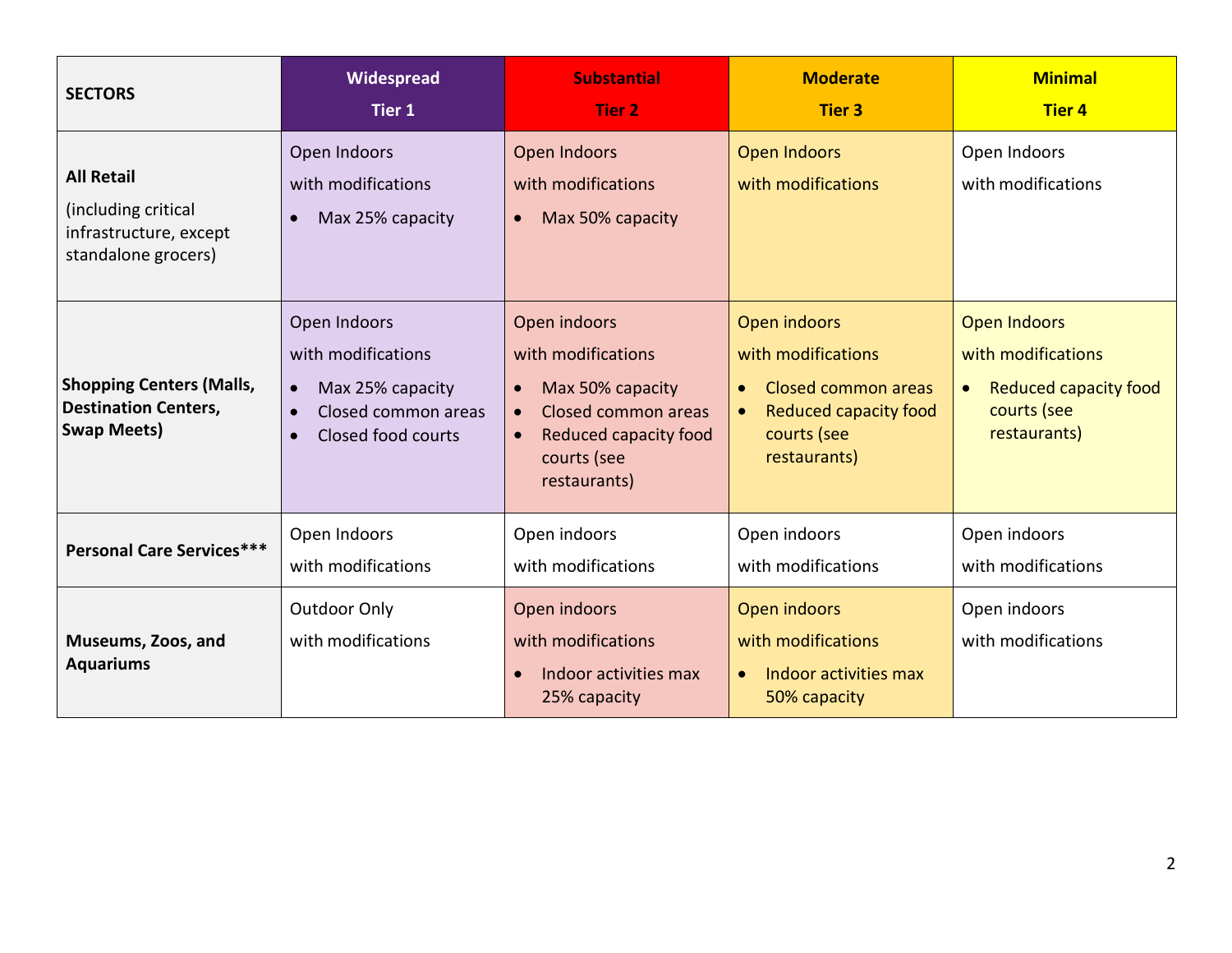| <b>SECTORS</b>                  | Widespread<br>Tier 1                      | <b>Substantial</b><br><b>Tier 2</b>                                                                 | <b>Moderate</b><br><b>Tier 3</b>                                                               | <b>Minimal</b><br><b>Tier 4</b>                                                                                          |
|---------------------------------|-------------------------------------------|-----------------------------------------------------------------------------------------------------|------------------------------------------------------------------------------------------------|--------------------------------------------------------------------------------------------------------------------------|
| <b>Places of Worship</b>        | <b>Outdoor Only</b><br>with modifications | Open indoors<br>with modifications<br>Max 25% capacity or<br>100 people, whichever<br>is fewer      | Open indoors<br>with modifications<br>Max 50% capacity or<br>200 people, whichever<br>is fewer | Open indoors<br>with modifications<br>Max 50% capacity<br>$\bullet$                                                      |
| <b>Movie Theaters</b>           | Outdoor Only<br>with modifications        | Open Indoors<br>with modifications<br>Max 25% capacity or<br>100 people, whichever<br>is fewer      | Open indoors<br>with modifications<br>Max 50% capacity or<br>200 people, whichever<br>is fewer | Open indoors<br>with modifications<br>Max 50% capacity<br>$\bullet$                                                      |
| <b>Hotels and Lodging</b>       | Open<br>with modifications                | Open<br>with modifications<br>+Fitness centers<br>$(+10%)$                                          | Open<br>with modifications<br>+Fitness centers<br>$(+25%)$<br>+Indoor pools                    | Open<br>with modifications<br>+Fitness Centers (50%)<br>$\bullet$<br>+Spa facilities etc.<br>$\bullet$                   |
| <b>Gyms and Fitness Centers</b> | Outdoor Only<br>with modifications        | Open indoors<br>with modifications<br>Max 10% capacity<br>$\bullet$<br>+Climbing walls<br>$\bullet$ | Open indoors<br>with modifications<br>Max 25% capacity<br>+Indoor pools<br>$\bullet$           | Open indoors<br>with modifications<br>+Saunas<br>$\bullet$<br>+Steam rooms<br>$\bullet$<br>Max 50% capacity<br>$\bullet$ |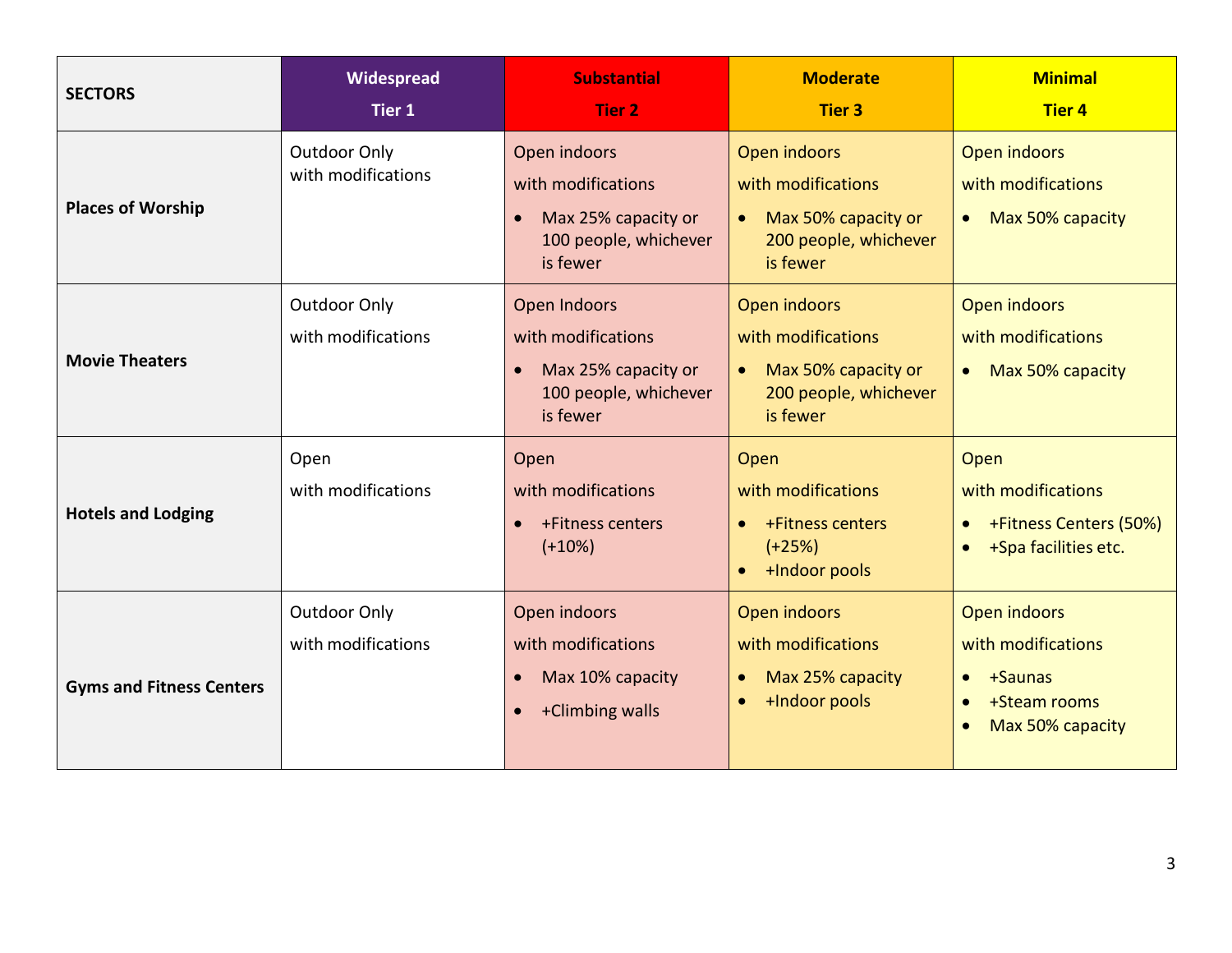| <b>SECTORS</b>                                                                                                                                          | Widespread<br>Tier 1                                                                                                                                | <b>Substantial</b><br><b>Tier 2</b>                                                                                                                 | <b>Moderate</b><br><b>Tier 3</b>                                                                                                                                   | <b>Minimal</b><br><b>Tier 4</b>                                                                                                                                                                                                                    |
|---------------------------------------------------------------------------------------------------------------------------------------------------------|-----------------------------------------------------------------------------------------------------------------------------------------------------|-----------------------------------------------------------------------------------------------------------------------------------------------------|--------------------------------------------------------------------------------------------------------------------------------------------------------------------|----------------------------------------------------------------------------------------------------------------------------------------------------------------------------------------------------------------------------------------------------|
| <b>Restaurants</b>                                                                                                                                      | Outdoor Only<br>with modifications                                                                                                                  | Open indoors<br>with modifications<br>Max 25% capacity or<br>100 people, whichever<br>is fewer                                                      | Open indoors<br>with modifications<br>Max 50% capacity or<br>200 people, whichever<br>is fewer                                                                     | Open indoors<br>with modifications<br>Max 50% capacity<br>$\bullet$                                                                                                                                                                                |
| <b>Wineries</b><br>Bars, Breweries, and<br><b>Distilleries</b><br>(where no meal provided)<br>(follow restaurant<br>guidance where meal is<br>provided) | Outdoor Only<br>with modifications<br>Closed                                                                                                        | <b>Outdoor Only</b><br>with modifications<br>Closed                                                                                                 | Open indoors<br>with modifications<br>Max 25% capacity<br>$\bullet$<br>indoors, or 100 people,<br>whichever is fewer<br><b>Open Outdoors</b><br>with modifications | Open indoors<br>with modifications<br>Max 50% capacity or<br>$\bullet$<br>200 people indoors,<br>whichever is fewer<br>Open indoors<br>with modifications<br>Max 50% capacity<br>$\bullet$                                                         |
| <b>Family Entertainment</b><br><b>Centers</b>                                                                                                           | <b>Outdoor Only</b><br>with modifications<br>e.g.<br><b>Kart Racing</b><br>$\bullet$<br>Mini Golf<br>$\bullet$<br><b>Batting Cages</b><br>$\bullet$ | <b>Outdoor Only</b><br>with modifications<br>e.g.<br><b>Kart Racing</b><br>$\bullet$<br>Mini Golf<br>$\bullet$<br><b>Batting Cages</b><br>$\bullet$ | Open Indoors for naturally<br>distanced activities<br>with modifications<br>Max 25% capacity<br><b>Bowling Alleys</b><br>$\bullet$                                 | Open indoors for activities<br>with increased risk of<br>proximity and mixing<br>with modifications<br>Max 50% capacity<br>$\bullet$<br><b>Arcade Games</b><br>$\bullet$<br>Ice and roller skating<br>$\bullet$<br>Indoor playgrounds<br>$\bullet$ |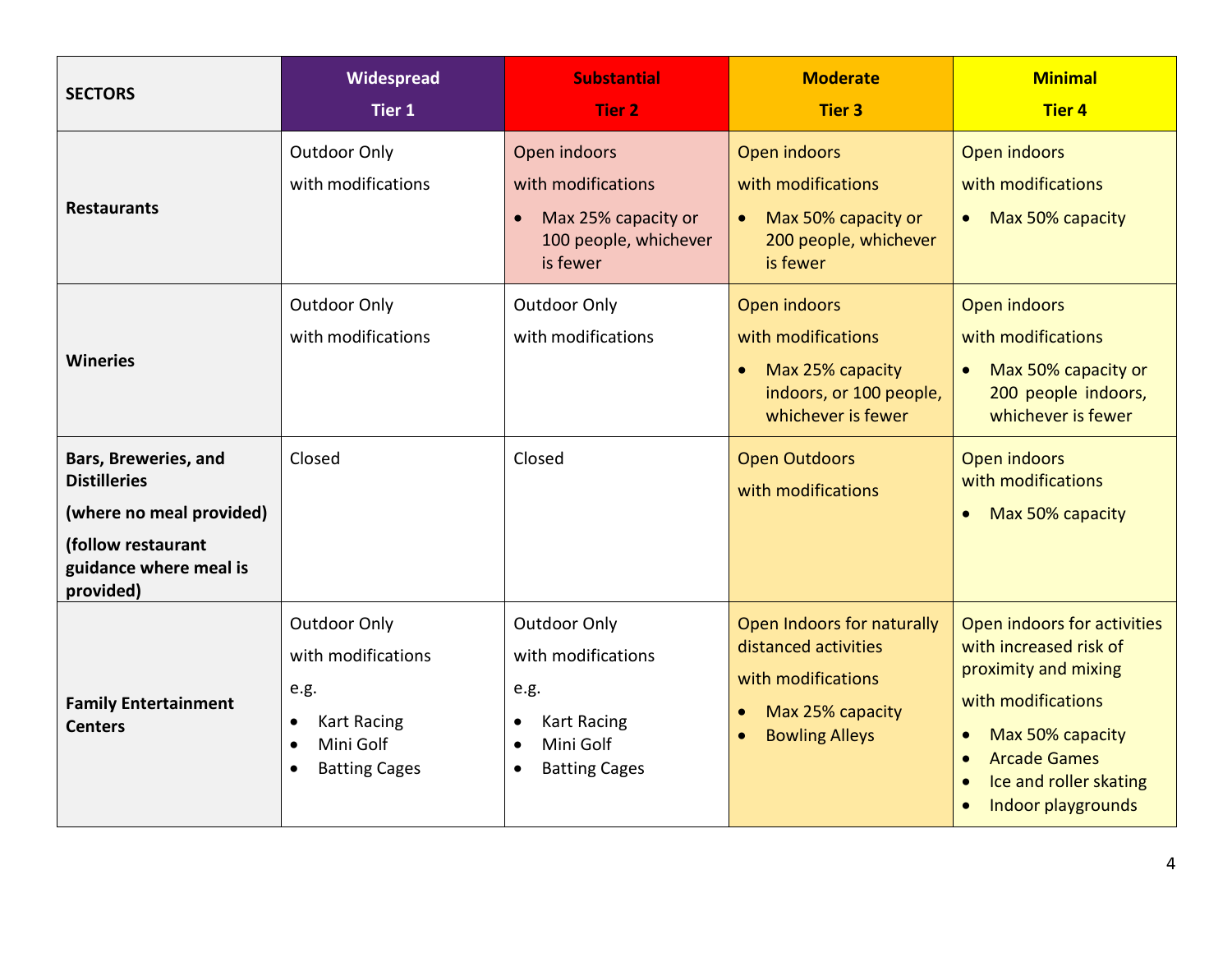| <b>SECTORS</b>                                 | Widespread<br><b>Tier 1</b>                                       | <b>Substantial</b><br><b>Tier 2</b>                               | <b>Moderate</b><br><b>Tier 3</b>                                                                                                                                                                          | <b>Minimal</b><br><b>Tier 4</b>                                                                                                                                                                           |
|------------------------------------------------|-------------------------------------------------------------------|-------------------------------------------------------------------|-----------------------------------------------------------------------------------------------------------------------------------------------------------------------------------------------------------|-----------------------------------------------------------------------------------------------------------------------------------------------------------------------------------------------------------|
| <b>Cardrooms, Satellite</b><br><b>Wagering</b> | Outdoor Only<br>with modifications                                | Outdoor Only<br>with modifications                                | Open indoors<br>with modifications<br>Max 25% capacity<br>$\bullet$                                                                                                                                       | Open indoors<br>with modifications<br>Max 50% capacity<br>$\bullet$                                                                                                                                       |
| <b>Offices</b>                                 | Remote                                                            | Remote                                                            | Open indoors<br>with modifications<br>Encourage telework<br>$\bullet$                                                                                                                                     | Open indoors<br>with modifications<br>Encourage telework<br>$\bullet$                                                                                                                                     |
| <b>Professional Sports</b>                     | Open<br>Without live audiences<br>With modifications<br>$\bullet$ | Open<br>Without live audiences<br>With modifications<br>$\bullet$ | Open<br>Without live audiences<br>$\bullet$<br>With modifications<br>$\bullet$                                                                                                                            | Open<br>Without live audiences<br>$\bullet$<br>With modifications<br>$\bullet$                                                                                                                            |
| Live Audience Sports***                        | Closed                                                            | Closed                                                            | <b>Outdoors Only</b><br>• Max 20%<br>• Regional visitors (120<br>miles)<br>• Advanced reservations<br>only<br>• Assigned seating only<br>In-seat concessions<br>$\bullet$<br>only (No concourse<br>sales) | <b>Outdoors Only</b><br><b>Max 25%</b><br><b>Regional visitors (120</b><br>miles)<br><b>Advanced reservations</b><br>only<br>Assigned seating only<br>In-seat concessions<br>only (No concourse<br>sales) |